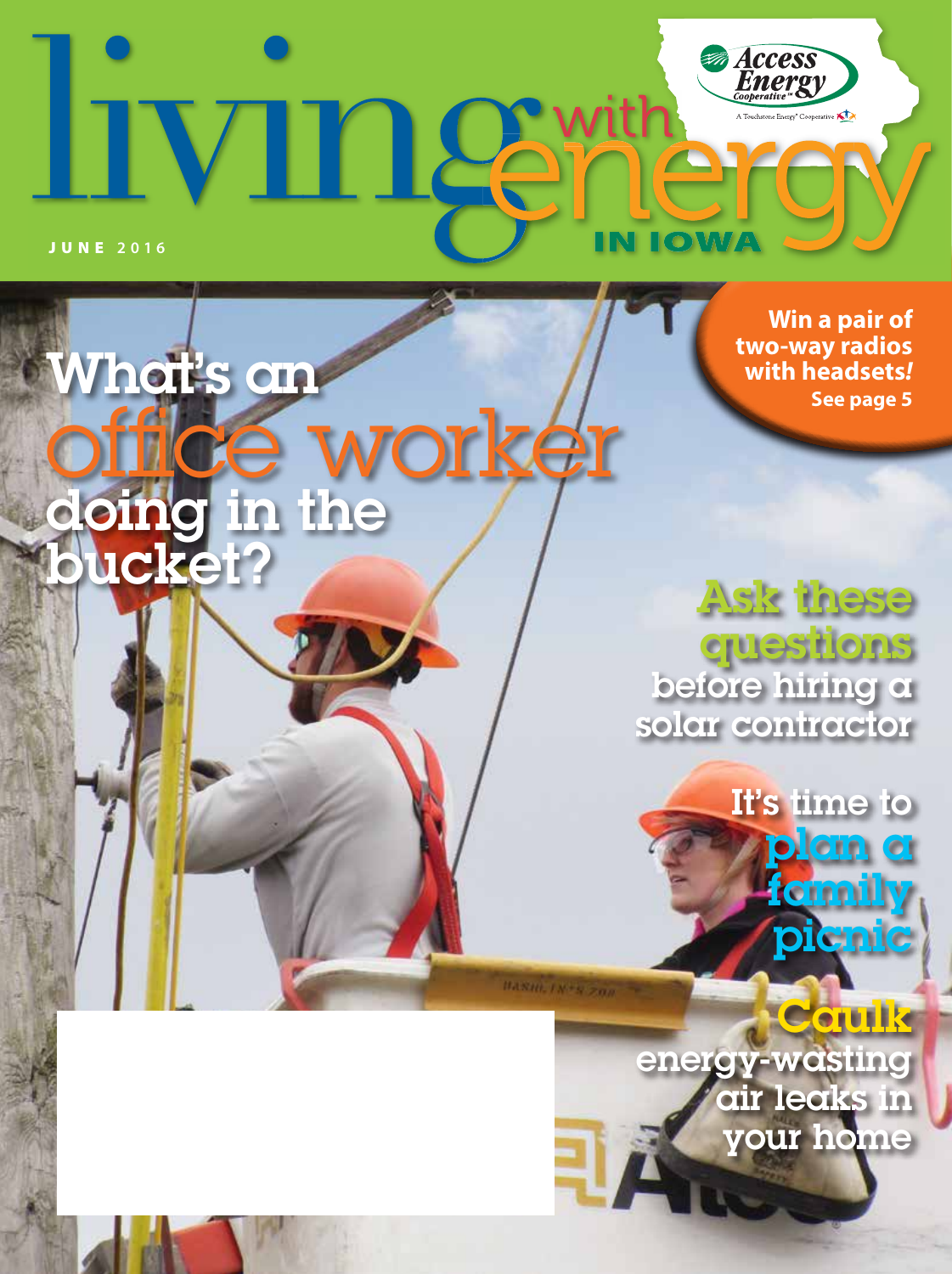

#### For after hours emergencies call 1.800.452.7819 or 1.319.385.1580





*Access Energy Cooperative is dedicated to exceeding members' expectations for safe, reliable and efficient service, while being a good citizen in our communities.*

**Office:** Access Energy Cooperative 1800 W. Washington St., P.O. Box 440 Mount Pleasant, Iowa 52641 **Phone:** 319-385-1577 or 866-242-4232 **Fax:** 319-385-6873 **Call Before You Dig (Iowa One Call):** 800-292-8989 **Website:** www.accessenergycoop.com **Facebook:** facebook.com/AccessEnergyCoop **Twitter:** twitter.com/AccessEnergyC **E-mail:** contactus@accessenergycoop.com **Office Hours:** Monday-Friday, 7:30 a.m.-4 p.m. Closed Saturday, Sunday and holidays

**After Hours and Report Outages:** 319-385-1580 or 800-452-7819

Payments can be placed in dropbox under flag pole. Visa and MasterCard accepted.

**General Manager/CEO:** Kevin Wheeler **Editor:** Kimberly Davis **Assistant Editor:** Cherity Wibben **Officers and Directors:** Jerry Barker District 2 President Fred Hickenbottom District 1 Vice President<br>Joseph Heckethorn District 1 Secretary Joseph Heckethorn Marvin Newton District 3 Treasurer<br>David Hollingsworth District 1 Director David Hollingsworth District 1 Director<br>
Larry White District 2 Director Larry White Ronald Campbell District 2 Director

#### **Coming Events Safety Matters**

## Items on utility poles are a safety hazard – and illegal

Although it may seem like a good idea, putting satellite dishes, deer stands, basketball nets, birdhouses or other items on utility poles creates serious safety hazards. Staples, nails and tacks used to hang things – as well as the items themselves – pose dangers to Access Energy Cooperative line workers who must climb the poles to restore power or to perform routine maintenance. The nails, tacks and screws left behind can snag utility workers' boots or puncture safety clothing, making line workers vulnerable to slipping or even electrocution.

In addition to being hazardous, tampering with utility poles can be costly. Posting signs or attaching other objects to utility poles is in violation of Access Energy Cooperative's electric tariff, section 19. Individuals are subject to disconnection and possible legal action.

Access Energy Cooperative encourages members to contact local zoning officers to inquire about where signage can be posted legally.







**Kevin Wheeler, general manager/CEO of Access Energy Cooperative, was one of the presenters at a recent overhead line safety seminar for line workers from across the state. Access Energy Cooperative line workers Colton Stephens and Cole Hetzler also attended the workshop, which was sponsored by the Iowa Association of Electric Cooperatives.**

Marvin Holtkamp District 3 Director Victor Pierrot District 3 Director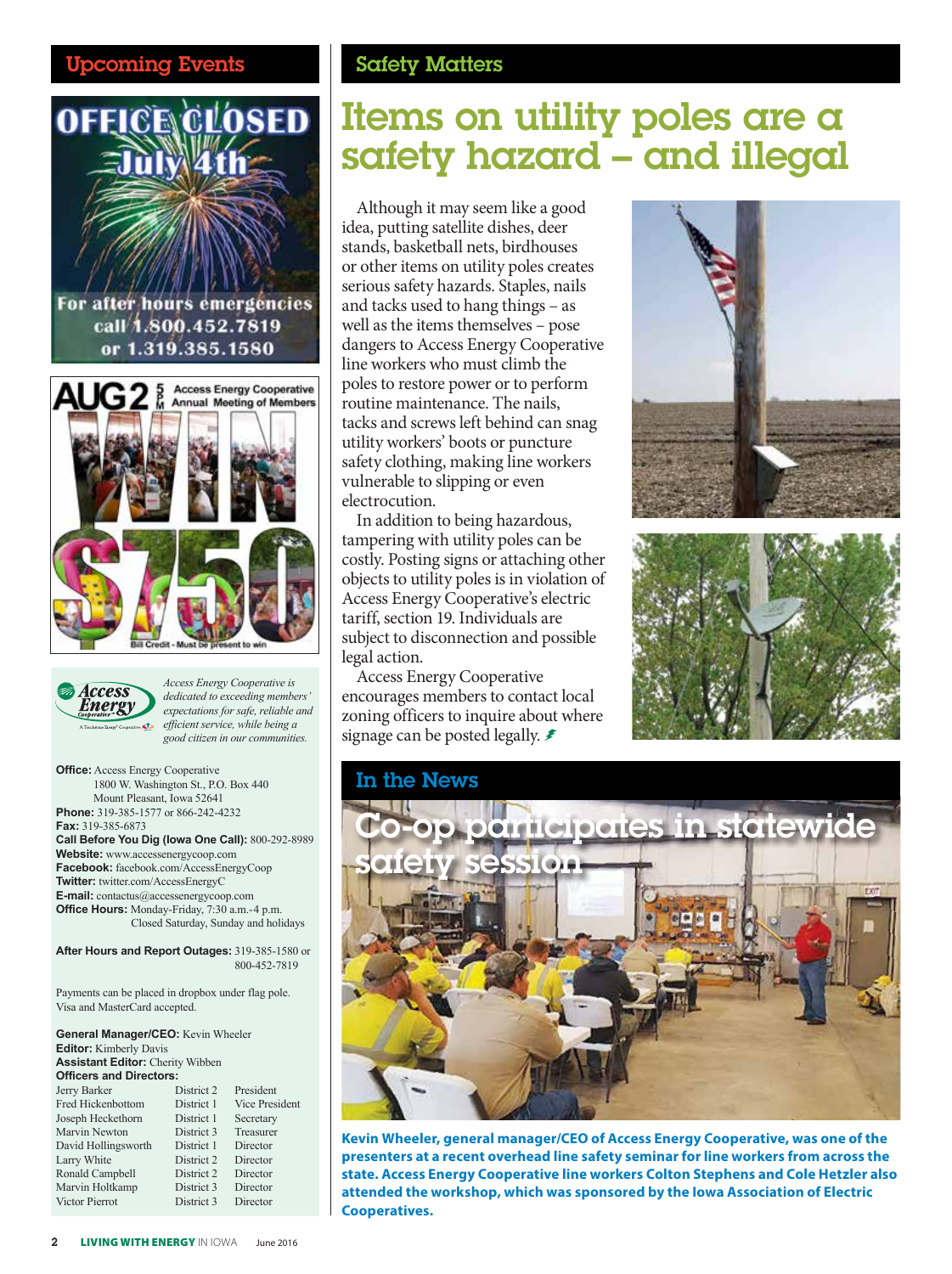## It's a good time for saving energy

#### **BY KEVIN WHEELER**

Life can be very hectic, and we can overlook things. Your home is just like your vehicles but a bigger investment.

We do routine maintenance on our vehicles every 3,000 miles, so why don't we do some routine maintenance on our homes every quarter?

As we finish spring and begin summer, it always brings back the familiar sounds we all enjoy. We hear the children outside

playing, the lawn mowers cutting the grass and the crack of bats (well, we should say "ting") at the ballparks. As we make our way to summer, it's a good time to fix the things we put off while it was cold – and make sure everything is in good working order.

Now's the best time to do some outside chores – before it gets too hot. The change in seasons is the perfect time to change or clean your furnace filter. Marking the beginning of each



season on your calendar is the best reminder to change the filter. The optimal time frame for changing

> the filter is once a month, but it definitely will need your attention at least every quarter. Also, take time to check your outside central air-conditioning unit to make sure the unit is uncovered and all debris is removed. If you have a window unit, uncover it and

clean the filter.

Walk around your home and look at the exterior, checking for anything that's not normal. Do a careful inspection of the windows and doors to see if they need a little paint or caulking. A tube of caulking is one of the cheapest energy efficiency tools we can use.  $\blacktriangleright$ 

Kevin Wheeler is the general manager/CEO of Access Energy Cooperative.

## 2016 Photo Contest Winners

| December 2016                                              | <b>January 2017</b>                 | <b>February 2017</b>                         | <b>March 2017</b>               |  |
|------------------------------------------------------------|-------------------------------------|----------------------------------------------|---------------------------------|--|
| <b>Kalayna Durr</b>                                        | <b>Dave Schneider</b>               | <b>Tina Starnes</b>                          | <b>Cody Lee</b>                 |  |
| <b>Dusty</b><br><b>Evening</b>                             | <b>Late Evening</b>                 | <b>Morning Light</b>                         | <b>The Dark in</b><br>the Light |  |
| <b>April 2017</b>                                          | <b>May 2017</b>                     | <b>June 2017</b>                             | <b>July 2017</b>                |  |
| Lindi Harryman                                             | Lindi Harryman                      | <b>Dave Schneider</b>                        | Lindi Harryman                  |  |
| <b>Evening Sun</b><br><b>Over the Hills</b>                | <b>Fog on the</b><br><b>Foxtail</b> | <b>Evening Sky</b><br><b>After the Storm</b> | <b>Last Snack</b><br>of the Day |  |
| <b>August 2017</b>                                         |                                     |                                              |                                 |  |
| <b>Photographs from the 2015 Annual Meeting of Members</b> |                                     |                                              |                                 |  |

| <u>Filolographs from the ZUTS Annual Meeting Of Members</u> |  |
|-------------------------------------------------------------|--|
| by Jennie Borgomainerio, Donna Wolldridge and Bea McDowell  |  |
|                                                             |  |
|                                                             |  |

| September 2017       | October 2017        | November 2017   | December 2017       |
|----------------------|---------------------|-----------------|---------------------|
| Donna Wooldridge     | <b>Tina Starnes</b> | Kalayna Durr    | <b>Tina Starnes</b> |
| <b>Golden Leaves</b> | <b>Daybreak</b>     | Fire in the Sky | I See You           |

#### Editor's Choice Contest

## Win a pair of extendedrange twoway radios

These Midland GXT1000VP4 Family Radio Service radios have a maximum range up to 36 miles when there are no obstructions, so you can stay



connected at work or play. The radios are waterproof, include NOAA weather alert channels and have 285 privacy codes for up to 6,270 channel options. The kit includes two radios with rechargeable batteries, a desktop charger, AC and DC adapters, and a pair of boom-style microphone headsets.

Retail price is about \$90, and you can find more information or order here: www.midlandusa.com.

#### **Visit our website, and win***!*

To enter this month's contest to win a pair of extended-range two-way radios, just fill out the entry form at the *Living with Energy in Iowa* website at www.livingwithenergyiniowa.com by June 30, 2016.

You must be a member of one of Iowa's electric cooperatives to win. There's no obligation associated with entering, we don't share entrant information with anyone and multiple entries from the same account will be disqualified. The winner of the 16 solar-powered walkway lights in the April issue was Josh Gropper, a member of Grundy County REC.

#### **IMPORTANT NOTICE** All payments will now be processed at our office.

All payment options are still available as in the past. The only thing affected by this change is if you mail a check to our office. If you do Bill Pay through your bank and your bank pays us with a check, our address needs to be updated at your bank. Please send all payments to:

**Access Energy Cooperative** P.O. Box 440 Mt. Pleasant, IA 52641-0440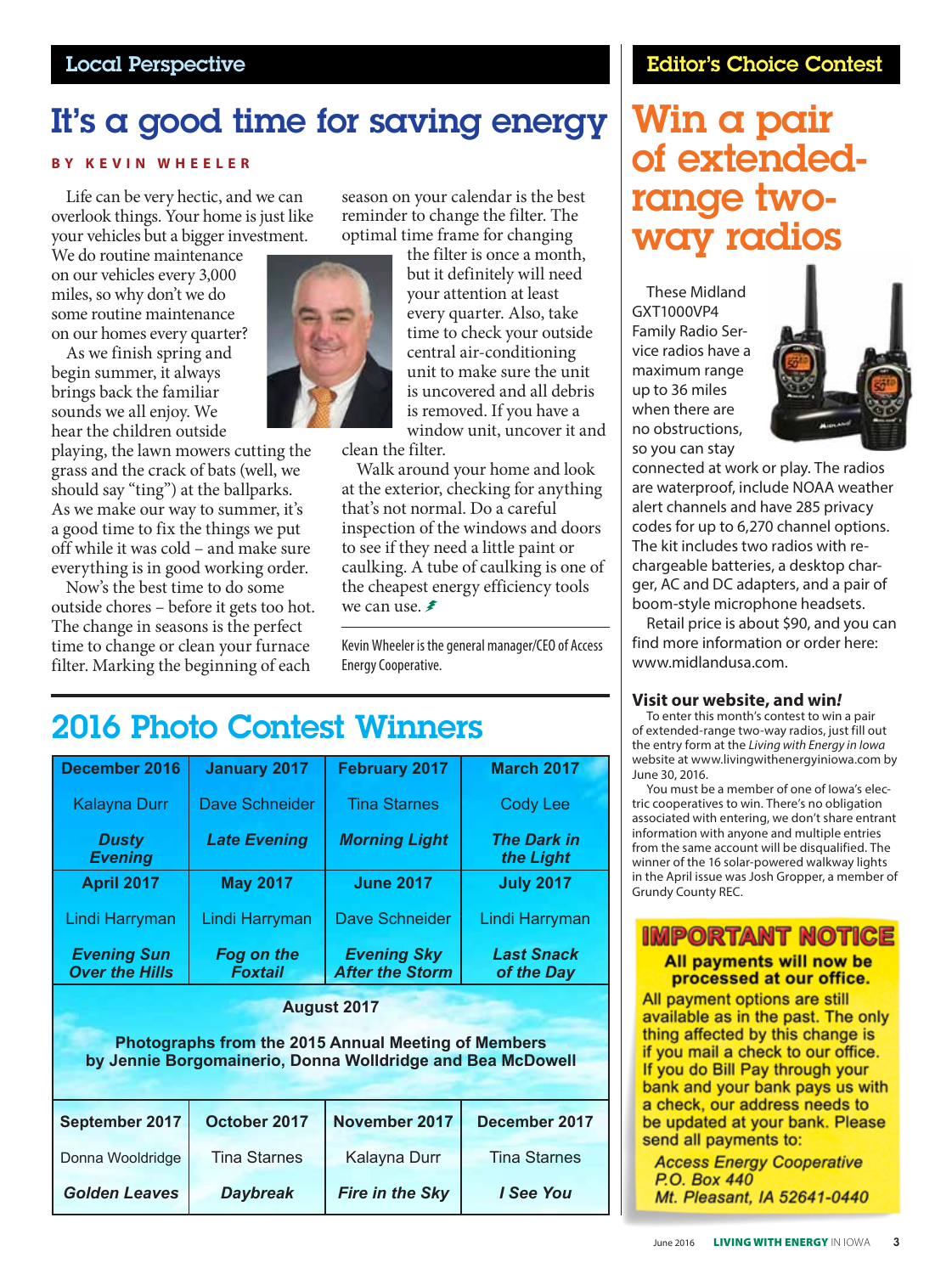## Do you have a question, comment or complaint?

As a member-owner of Access Energy Cooperative, assistance is available to you in resolving questions, comments or complaints about your electric service. The cooperative has trained representatives available to answer your questions and address any concerns you may have.

Here's how to contact our office:

| Mail | Access Energy Cooperative |  |
|------|---------------------------|--|
|      | P.O. Box 440              |  |
|      | Mt. Pleasant, IA 52641    |  |

**Phone** 866-242-4232

If your question is related to our service, rather than rates, and the concern is not resolved, you may request assistance from the Iowa Utilities Board:

| Mail   | <b>Customer Service</b>   |
|--------|---------------------------|
|        | Iowa Utilities Board      |
|        | Dept. of Commerce         |
|        | 1375 E. Court Avenue,     |
|        | Room 69                   |
|        | Des Moines, IA 50319-0069 |
| Phone  | 515-725-7321 or           |
|        | 877-565-4450              |
| E-mail | customer@iub.iowa.gov     |
|        |                           |



**During warm weather, a fan can produce a "wind chill" effect and make people** 

**feel cooler than the actual temperature. So, flip the fan-rotation switch to make the blades operate in a counterclockwise direction and create a cooling breeze. Then, you can turn up your air conditioner's thermostat 3 to 5 degrees without any reduction in comfort. And don't forget to turn off the fan when the room is unoccupied; fans cool people, not rooms.**

# Is your power out?

When storms move across Iowa, you can go online to check the status of outages at Access Energy Cooperative and other Iowa electric cooperatives by going to www.accessenergycoop.com. On the website, click on the image of Iowa labeled Iowa Outage Map.

Outages are listed by county and by cooperative, and you can view outages within county or co-op boundaries. The map automatically refreshes every 15 minutes, and you also can add a layer showing weather radar.



### Co-op VIPs

## Happy Father's Day to our linemen with families

Working at an electric cooperative is challenging, but very rewarding. Although millions of people depend on power every day, few actually consider how electricity gets to their homes. Before you switch on the lights, linemen already have put up the poles, connected miles of wire and flipped more than a few switches of their own.

Linemen are unsung heroes who labor without regard to their own comfort to ensure our members have electricity. These men are committed to helping members weather any storm; even during rain, sleet, snow and wind, it's still the human element that's the most powerful.

As a tribute to our linemen who literally put their lives on the line



every day, let's show our thanks to these unsung heroes and wish them all a very happy Father's Day.